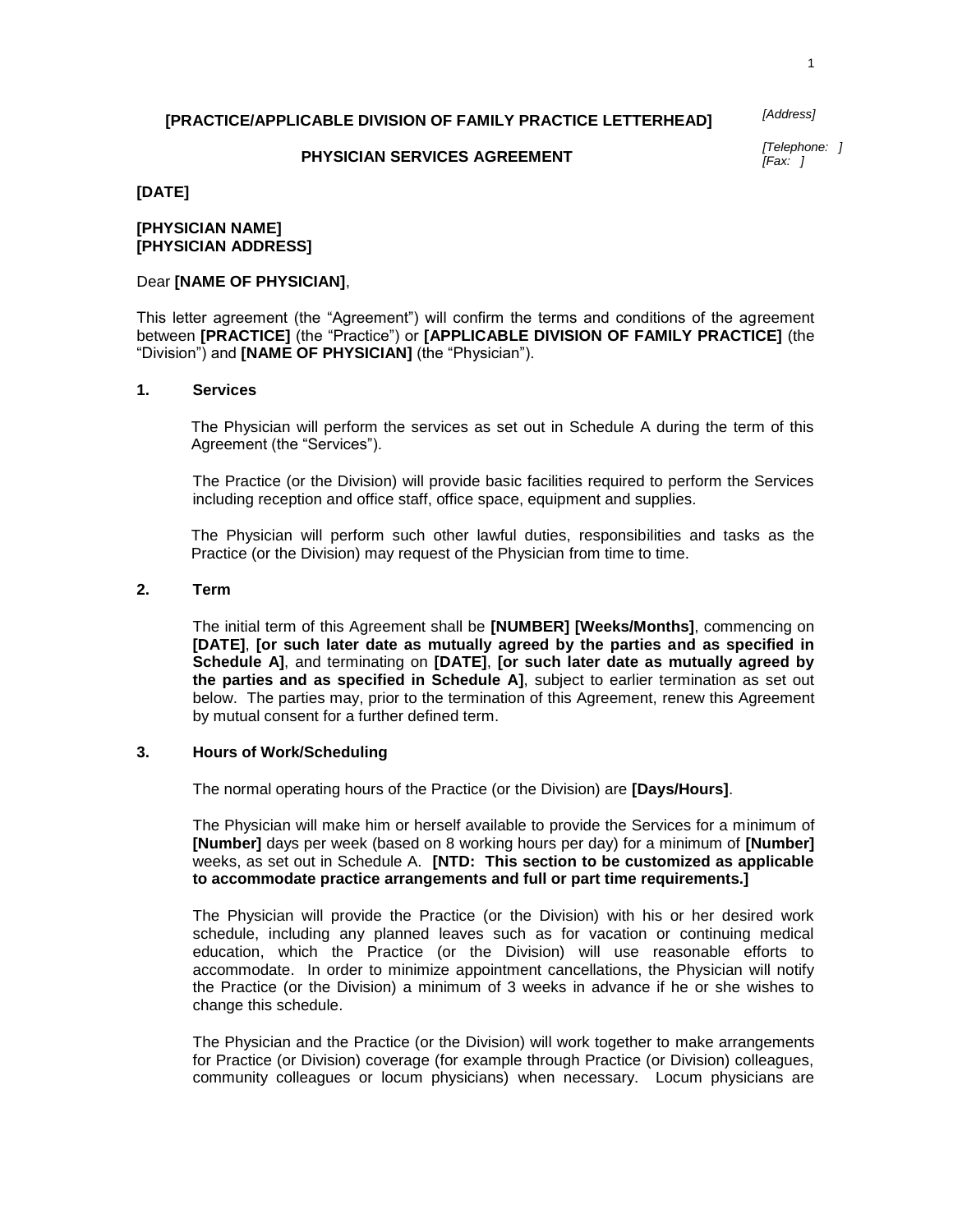subject to the approval of the Practice (or the Division), which approval will not be unreasonably withheld.

# **4. Type of Relationship**

# **4.1 Independent Contractor**

The Physician will provide the Services as an independent contractor, at arm's length from, and not as an employee of, the Practice (or the Division). This Agreement shall not constitute or create any partnership, employment, joint venture, agency or other relationship whatsoever. The Physician shall have no authority to bind the Practice (or the Division) in any manner whatsoever, unless expressly approved by duly authorized representatives of the Practice (or the Division) in the performance of the Services contemplated under this Agreement.

The manner and means by which the Physician will provide the Services are under his or her sole and exclusive control, provided, however, that the Services meet the Practice's (or the Division's) standards regarding quality and timeliness.

The Physician will provide his or her own basic equipment including a stethoscope and a doctor's bag.

The Physician will provide cellular telephone communications at his or her own expense.

The Physician is responsible for his or her own continuing medical education at his or her own expense. **[NTD: This may be deleted if professional development is offered as an incentive in section 6]**

# **4.2 No Benefits**

The Physician is not entitled to participate in any employment benefits of any kind, including medical, dental, extended health, sick leave, short term disability, long term disability, retirement, pension, employee savings or group life insurance plans of the Practice (or the Division). The Physician is not entitled to paid vacation or vacation pay.

# **4.3 Conflict of Interest**

During the Term of this Agreement, the Physician will not, without the written consent of the Practice (or the Division), perform a service for or provide advice to any person, firm or corporation where the performance of the service or the provision of the advice could result in a conflict of interest.

# **4.4 Withholdings and Indemnity**

The Physician shall be solely responsible for the deduction and remittance of any income tax and other statutory obligations owing from the physician to the receiver general for Canada, Canada Revenue Agency, WorkSafeBC and other statutory agencies in connection with provision of the Services. The Practice (or the Division) shall not deduct or remit to any statutory authority any income taxes, employment insurance premiums, Canada Pension Plan contributions or other amounts in respect of monies paid to the Physician.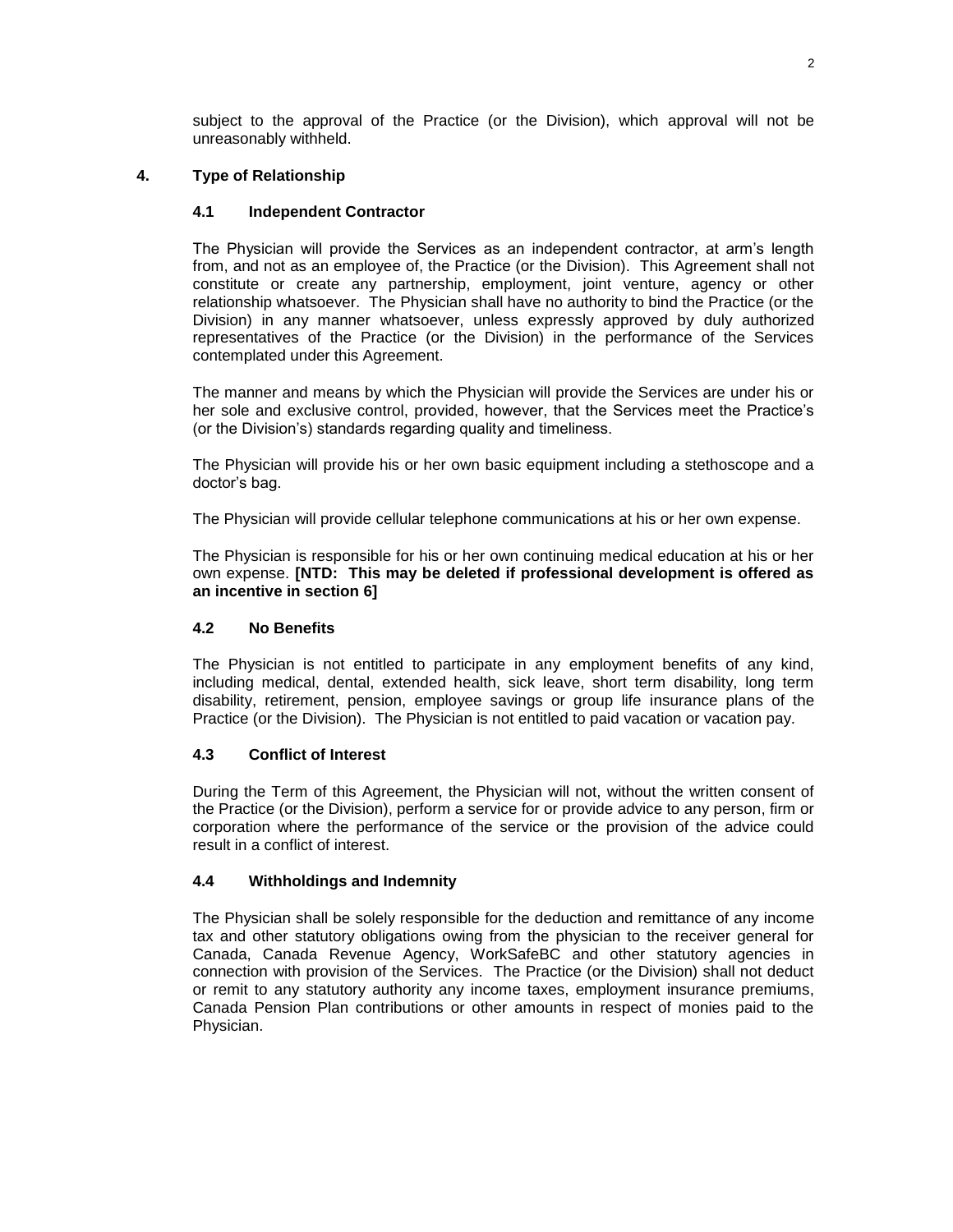The Physician shall indemnify and hold the Practice (or the Division) harmless from :

- (a) any and all claims or demands that may be made by Canada Revenue Agency requiring the Practice (or the Division) to pay income tax, penalties, interest or other charges under the Income Tax Act (Canada), the Income Tax Act (BC), the Employment Insurance Act (Canada), the Canada Pension Plan Act (Canada), or similar statute of Canada or province or territory in respect of any payments made to the physician for services rendered under this Agreement, or in respect of deductions or remittances unpaid to any statutory agency, and
- (b) any and all costs, charges, legal fees and other expenses reasonably incurred by the Practice (or the Division), or related or subsidiary companies in connection with defending any civil, criminal or administrative action, proceeding or other remedy taken against them with respect to the claims or demands set out in (a) above.

### **5. Payment**

The Practice (or the Division) will pay the Physician as set out in Schedule B.

The sums payable pursuant to this section 5 represent the full and entire compensation due to the Physician in consideration for the performance of his or her obligations under this Agreement.

### **6. Incentives [NTD: All of these sub-sections are optional. Their inclusion will depend on the business decisions of the hiring Practice or Division.]**

#### **6.1 Expenses**

The Practice (or the Division) will reimburse the Physician for all reasonable travelling and other out-of-pocket expenses incurred by the Physician in connection with the provision of the Services in accordance with the policies of the Practice (or the Division) in effect from time to time.

### **6.2 Professional Development**

The Practice (or the Division) will subsidize the Physician's continuing medical education in the amount of **[\$Amount or # of courses]** per year.

### **6.3 Signing Bonus**

The Physician will be entitled to a one time payment of **[\$Amount]** as a signing bonus upon execution of this Agreement.

### **6.4 Performance Bonus**

The Physician may be awarded a cash bonus from time to time. The award, timing and amount of any such bonus is to be determined at the sole discretion of the Practice (or the Division) taking into consideration the Practice's (or the Division's) financial ability to fund such a bonus as solely determined by the Practice or the Division, the Physician's performance of the Services, and/or the accomplishment of any specified milestone events or other such parameters as may be determined by the Practice (or the Division) from time to time.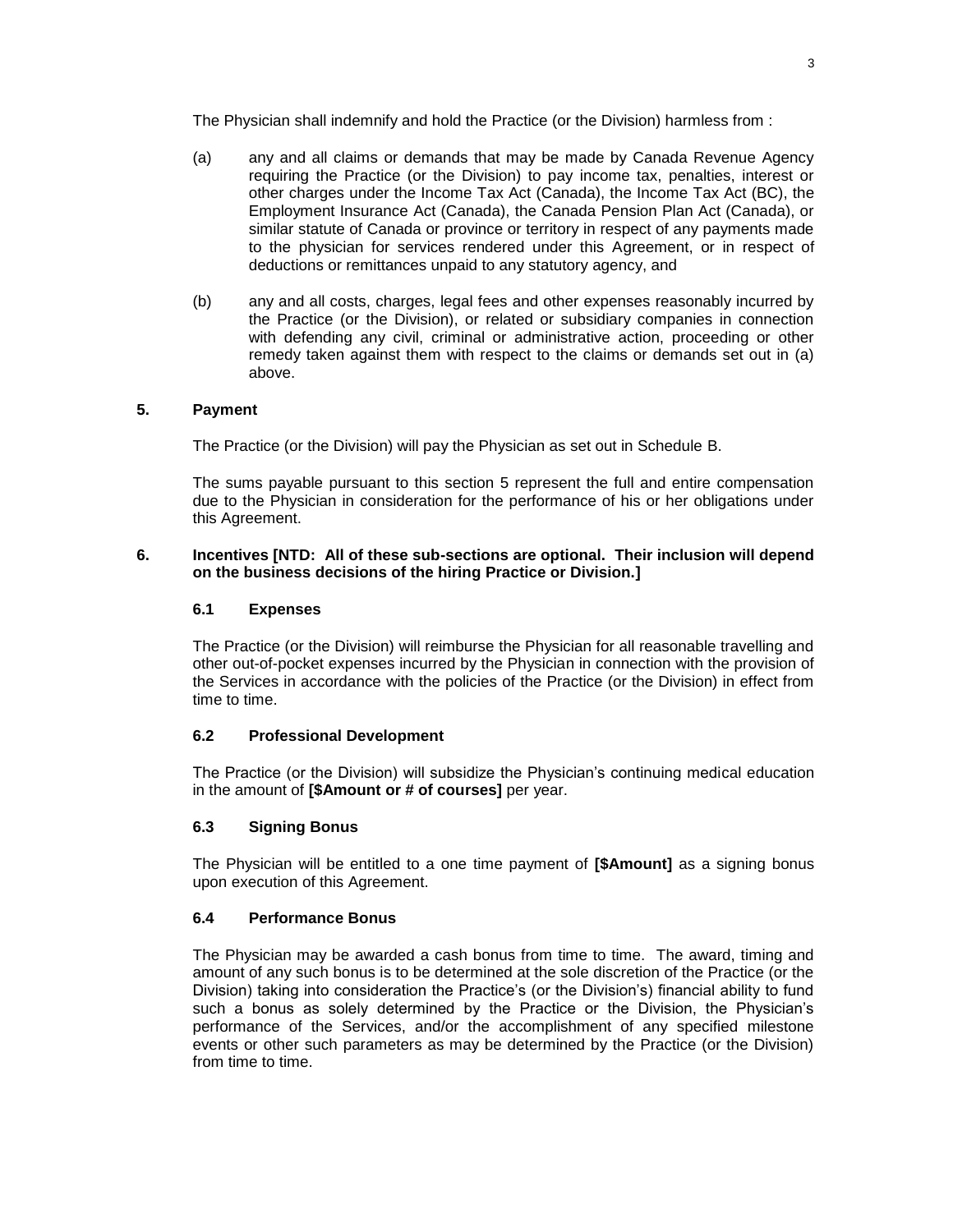### **7. Termination**

- (a) This Agreement shall automatically terminate at the end of the Term or any subsequent renewal.
- (b) The Practice (or Division) may terminate this Agreement immediately and without notice or pay *in lieu* of notice should the Physician cease to be a member in good standing with the College of Physicians and Surgeons of British Columbia (the "College"); violate any billing rules or any other regulation under provincial health legislation; or be involved in conduct which, in an employment relationship, would constitute just cause for termination at common law.
- (c) Notwithstanding any other provision in this Agreement, either party may terminate this Agreement at any time for convenience upon **[NUMBER]** days written notice. If this Agreement is terminated for convenience, the Practice (or the Division) will pay the Physician the amount earned for Services performed to the effective date of termination.
- (d) This Agreement may be deemed terminated upon the death of the Physician or his or her disability as defined below. In the event of termination for death or disability, the Physician or the Physician's estate will be entitled to the same compensation as if the Agreement had been terminated pursuant to section 7(b) above.
- (e) For the purposes of this Agreement, a Physician is "disabled" if he or she becomes incapacitated by injury or disease so as to be unable for a period in excess of 60 days in any consecutive 12 month period, to regularly perform the Services.
- (f) Upon termination of this Agreement, for whatever reason, the Physician shall not be entitled to any further fees, reimbursement of expenses or other compensation except that which has accrued and became payable prior to the date of such termination.

### **8. Return of Property**

All property belonging to the Practice (or the Division) furnished to the Physician in connection with the performance of the Services, including but not limited to files, records, reports, correspondence or other documents, equipment or other property are and shall remain the sole property of the Practice (or the Division) and shall be returned to the Practice (or the Division) immediately as and when requested by the Practice (or the Division) or upon termination of this Agreement for any reason and the Physician shall not take with him or her any such property or reproduction of such property upon termination. Patient records shall be dealt with in accordance with section 13(c).

### **9. No Defamation and Non-Disparagement**

The Physician and the Practice (or the Division) covenant and agree that they shall not engage in any pattern of conduct that involves the making or publishing of written or oral statements or remarks which are disparaging, deleterious or damaging to the integrity, reputation or goodwill of the Practice (or the Division) or its management or of the Physician, respectively, nor directly or indirectly, impair or seek to impair, the reputation or relationships of the other party.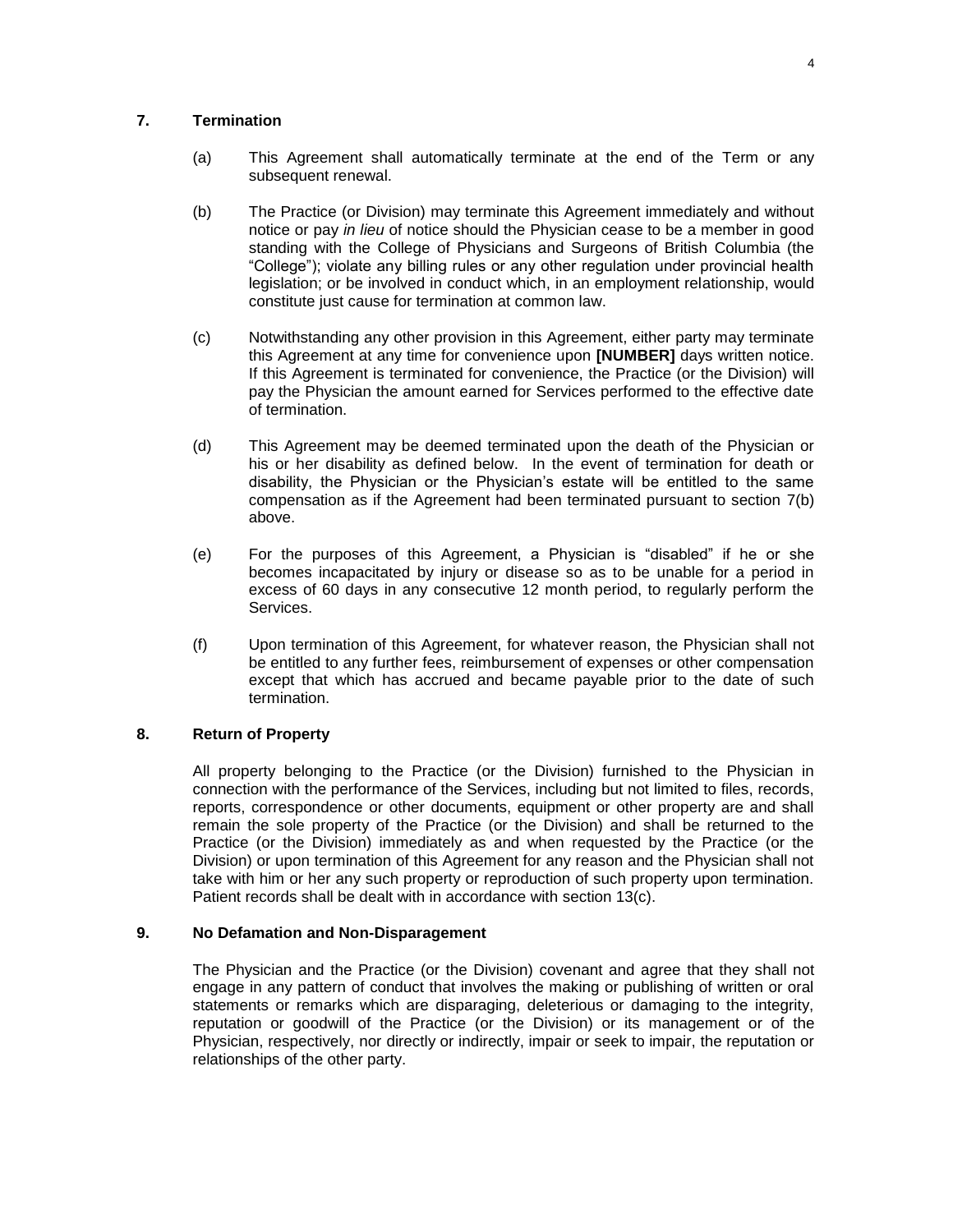### **10. Confidentiality**

The Physician and the Practice (or the Division) shall maintain as confidential and not disclose any patient information, except as required or permitted by law.

During and after the Term of this Agreement, or any subsequent renewal, the Physician must not, without the prior written consent of the Practice (or the Division), publish, release or disclose or permit to be published, released, or disclosed any other confidential information supplied to, obtained by, or which comes to the knowledge of the Physician as a result of this Agreement unless the publication, release or disclosure is:

- (a) necessary for the Physician to fulfill his or her obligations under this Agreement;
- (b) required or expressly permitted by an order of the court;
- (c) required when giving or when validly compelled to give evidence in a proceeding;
- (d) required or expressly permitted by an enactment of British Columbia or of Canada;
- (e) made in accordance with any other applicable law or rule of law;
- (f) made in accordance with the Physician's professional obligations as identified by the College; or
- (g) in reference to this Contract.

For the purposes of this section 10, information shall be deemed to be confidential where all of the following criteria are met:

- (a) the information is not found in the public domain;
- (a) the information was imparted to the Physician and disclosed in circumstances of confidence, or would be understood by parties exercising reasonable business judgement to be confidential; and
- (c) the Practice (or the Division) has maintained adequate internal control to ensure information remained confidential.

#### **11. Non-Competition [NTD: This section is optional. Note that these provisions are difficult to enforce and must be as limited as possible to protect the legitimate business interests of the Practice (or the Division).]**

During the Term of this Agreement, or any subsequent renewal, and for a period of 6 months following its termination for any reason, the Physician shall not, without the prior written consent of the Practice (or the Division), either individually or jointly, directly or indirectly, as an employee, employer, operator, agent, contractor, owner, consultant, partner, investor or otherwise, be directly or indirectly engaged in, concerned with, or performing services in respect of any entity that competes directly with the business carried on by the Practice (or the Division). Such restriction will apply within all of the area of **[NTD: name the specific geographic area. Note that this needs to be extremely limited in scope.].**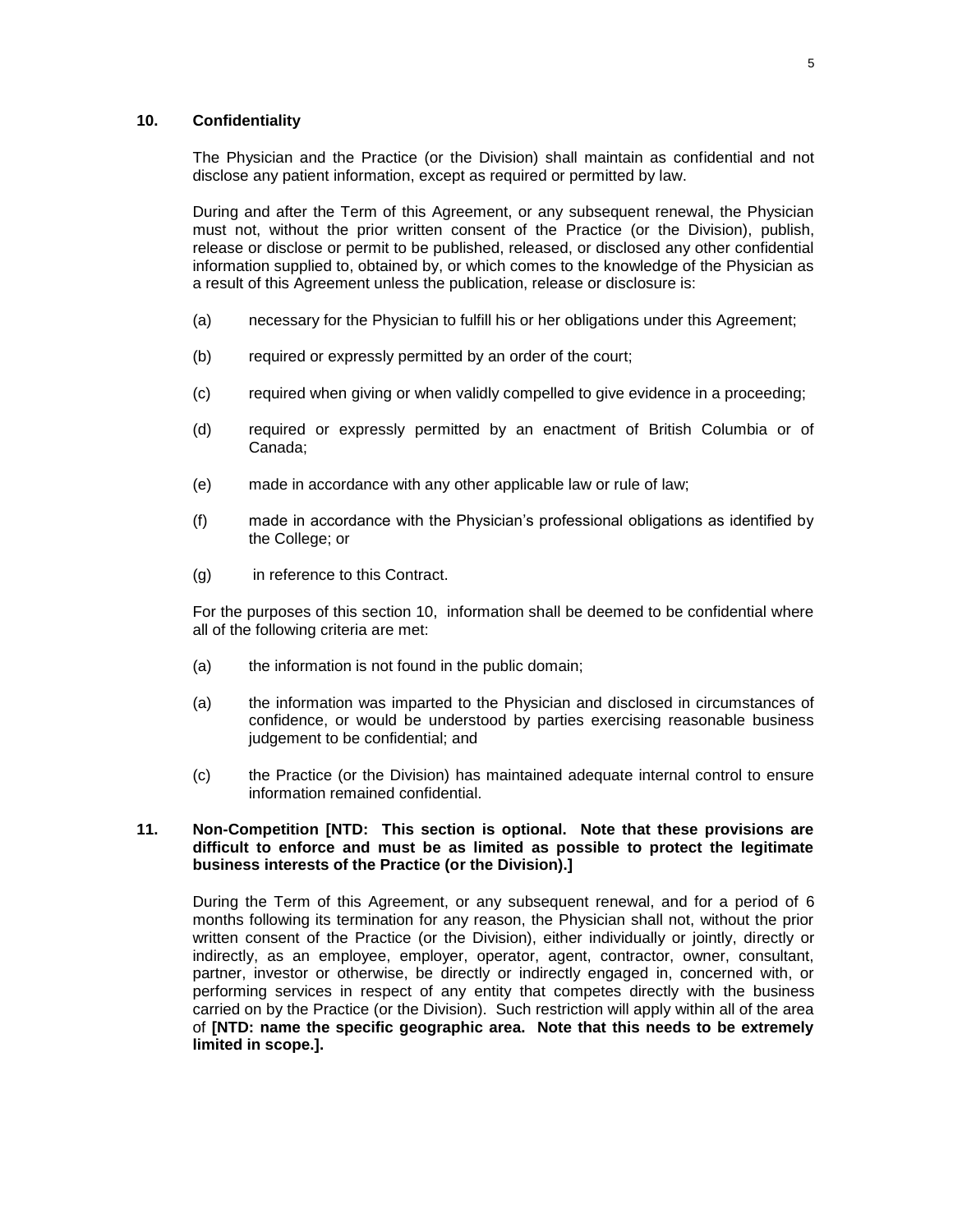Nothing in this section shall prevent the Physician from providing his or her professional services to members of the public in a manner that does not conflict or directly compete with the business carried on by the Practice (or the Division).

### **12. Non-Solicitation**

During the Term of this Agreement, or any subsequent renewal, and for a period of 12 months following its termination for any reason, the Physician shall not:

(a) directly or indirectly, solicit, employ or retain as an independent contractor any employee or contractor of the Practice (or the Division) or persuade, or attempt to persuade, any such person to leave his or her employment or contracting arrangement with the Practice (or the Division).

#### **13. Records and Audits**

- (a) The Physician agrees to comply with the usual record keeping procedures of the Practice (or the Division) including procedures with respect to patient records, and billing and accounting practices.
- (b) **[NTD: This section is optional (depending on whether the Practice (or the Division) has an EMR. It can also be customized based on business decisions, for example the cost of an EMR could be offered as an incentive to the Physician.]** The Practice (or the Division) will provide the Physician with a computerized work environment including an electronic medical records system. The Physician agrees to designate the Practice (or the Division) as the recipient of any funds provided by government or other health authorities for subsidizing the costs of such computer systems, or otherwise reimburse the Practice or the Division for the value of any such subsidy received.
- (c) The Physician agrees that, in accordance with the College's guidelines, a copy of all records, medical or otherwise, pertaining to patients seen by the Physician will remain with the Practice (or the Division) following termination of this Agreement for any reason. **[NTD: The Physician owns the medical record but the College guidelines require the patient's written consent to transfer the record. The Physician must advise the patient they are leaving the Practice and the patient may choose whether or not to transfer his or her record.]**
- (d) The Physician acknowledges the auditing authority of the Medical Services Commission under the *Medicare Protection Act*.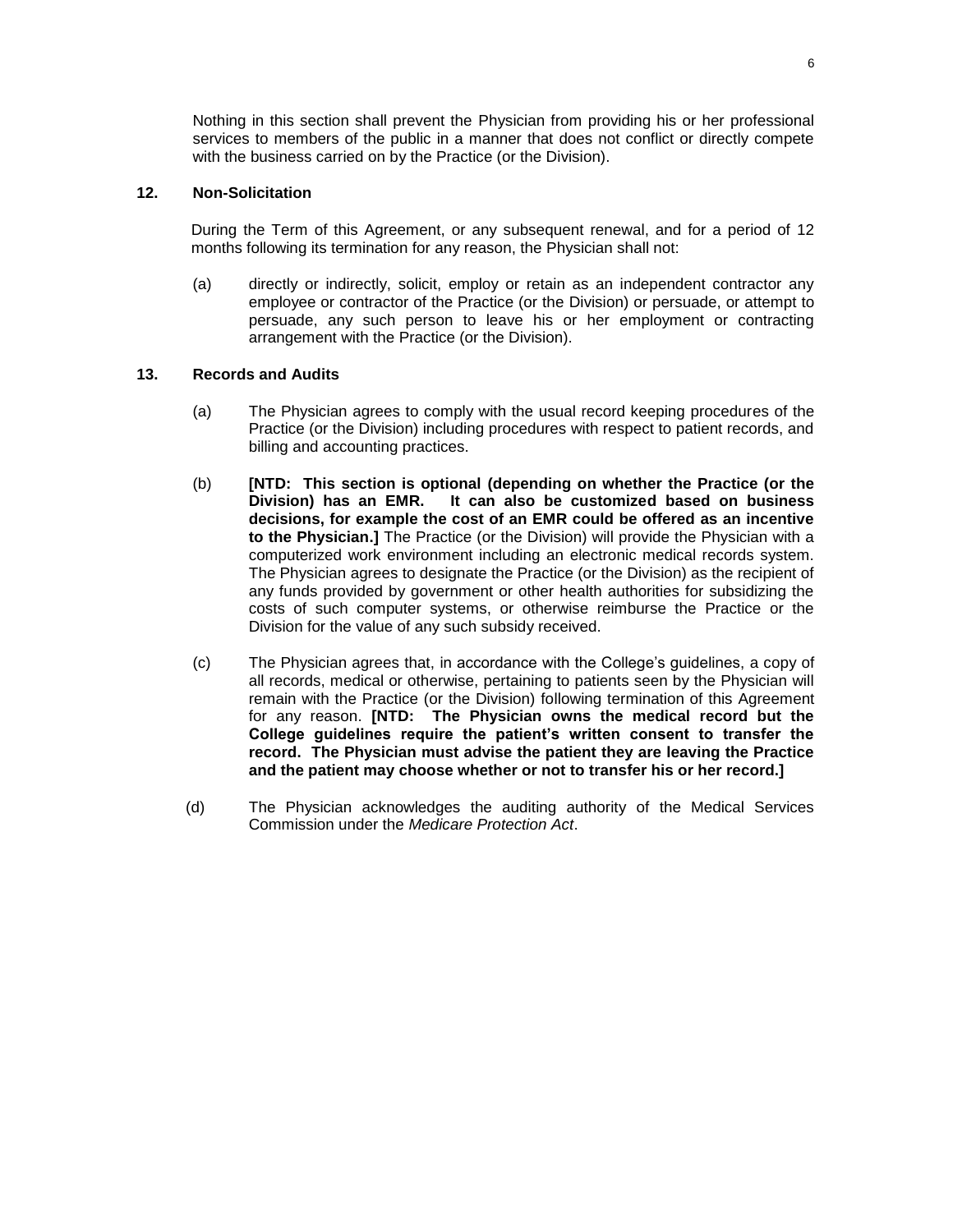### **14. Use of Name and/or Likeness**

If at any time, in compliance with the applicable College guidelines, the Physician agrees to participate as a model or speaker in advertising, promotional or educational materials developed by the Practice (or the Division), the Physician grants to the Practice (or the Division) the right to use, publish and copyright his or her picture, film, video, portrait and likeness, in whole or in part, including alterations, modifications, derivations, and composites thereof, in the materials throughout the world forever. This right shall include the right to combine the Physician's likeness with others and to alter the likeness, by digital means or otherwise.

### **15. Representative**

- (a) The Practice (or the Division) hereby designates **[Name, Position]**, to act as its representative in connection with all matters arising under this Agreement (the "Representative").
- (b) The Division may change the Representative at any time and shall give written notice to the Physician in respect thereof.
- (c) Any general direction or approval from the Representative shall be deemed to be the general direction or approval of the Practice (or the Division).

### **16. Additional Representations and Warranties**

The Physician represents, warrants and covenants with the Practice (or the Division) that:

- (a) The Physician has the necessary knowledge, experience and skills to perform the Services.
- (b) The Physician will perform the Services in a competent and professional manner and in accordance with all applicable laws, rules, policies, guidelines, and regulations including applicable ethical and other professional standards required by the College from time to time. Subject to this requirement, the Physician is entitled to professional autonomy in the provision of the Services.
- (c) The Physician is now and will remain enrolled in the Medical Services Plan.
- (d) The Physician is duly licenced and in good standing with the College and is lawfully entitled to practice medicine in the Province of British Columbia. The Physician will conduct his or her practice of medicine in compliance with the conditions of such licensure. The Physician will be responsible for payment of all professional dues and licensure fees.
- (e) The Physician is now and will remain a member in good standing in the Canadian Medical Protective Association. Any claims or actions against the Physician shall be defended and settled by the Physician. The Physician will be responsible for payment all of his or her own dues and/or fees for such membership.
- (f) **[NTD: This section is optional, depending on whether sponsorship is required by the College]** The Physician will comply with Health Authority sponsorship terms and conditions, if applicable, including the requirement for supervision by a fully licenced physician.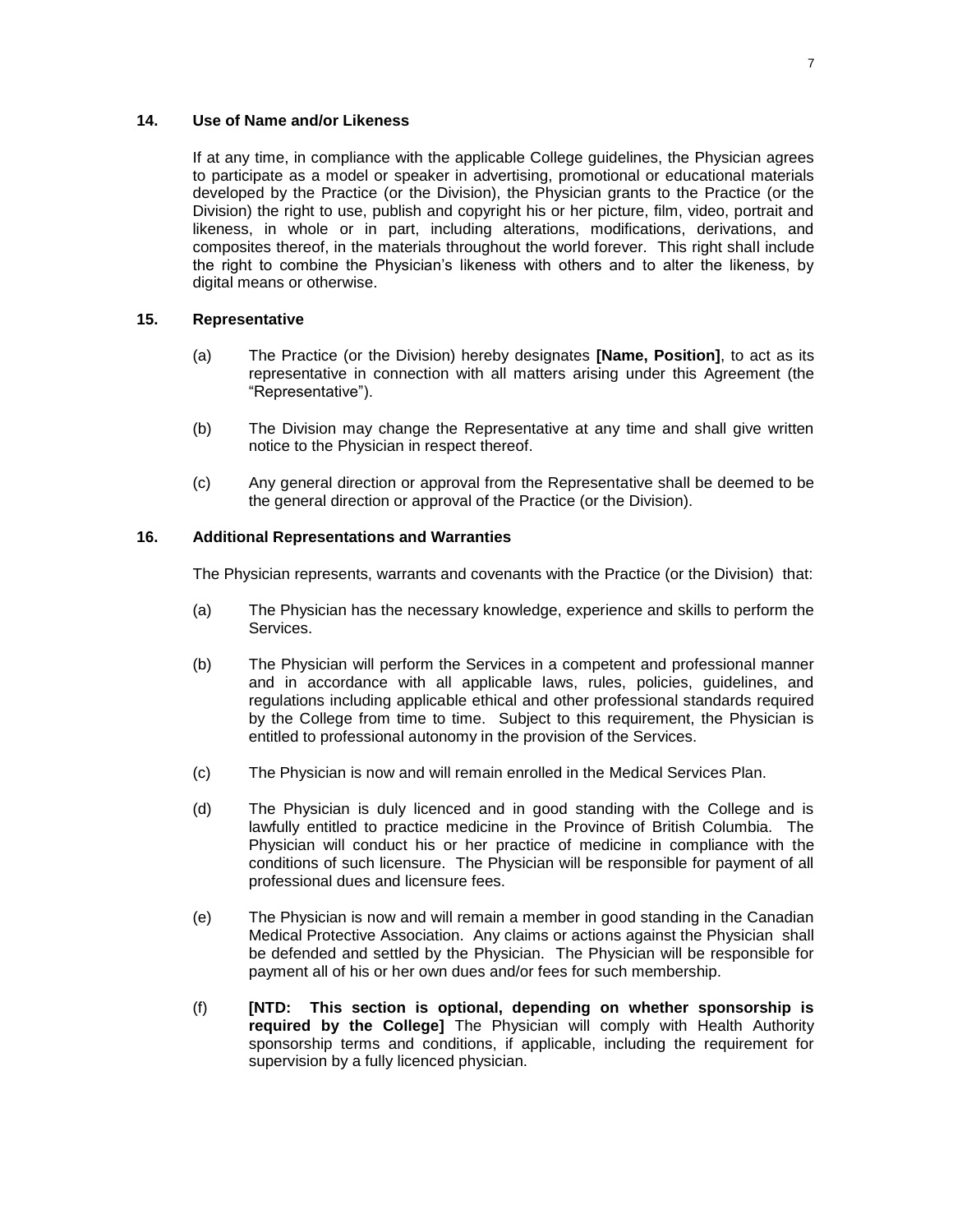- (g) The Physician will be responsible for contracting and payment of his or her own disability insurance should he or she desire it.
- (h) The performance of this Agreement shall not breach any other agreement entered into by the Physician.
- (i) The Physician has not brought to the Practice (or the Division), nor shall it use in the performance of the Services, any confidential materials or documents of any third party, unless the Physician has received prior written authorization to do so from the owner of the confidential materials or documents.
- (j) The Physician shall not infringe the intellectual property rights of any third party in performing the Services.

#### **17. Indemnity**

The parties covenant and agree to indemnify and save each other harmless from any liability, loss, damage, or expense, including assessable legal fees, arising out of the performance of their respective obligations under this Agreement, including any negligent act or omission on their behalf or by anyone for whom they are in law responsible.

The parties agree that they will cooperate with each other in the defence of any such action, including providing each other with prompt notice of any such action and the provision of all material documentation permitted by law. The parties further agree that they have a right to retain their own counsel to conduct a full defense of any such action.

#### **18. General**

- (a) The rights and obligations of the Practice (or the Division) under this Agreement are assignable and shall enure to the benefit of, and shall be binding upon, the successors and assigns of the Practice (or the Division). The Physician shall not assign its rights or obligations under this Agreement.
- (b) If any term or provision of this Agreement is found to be illegal, invalid or unenforceable, such term or provision shall be deemed to be deleted from this Agreement and this Agreement shall be construed without reference to such term or provision and, as so construed, shall continue to be binding upon the Practice (or the Division) and the Physician.
- (c) The failure of either party to enforce any provision of this Agreement will not be construed as a waiver thereof, or as excusing the other party from future performance.
- (d) Any notice or other communication given in connection with this Agreement shall be in writing and delivered or mailed to the addresses noted above. Notice shall be deemed to have been given when received.
- (e) The provisions of this Agreement shall be governed by and interpreted in accordance with the laws of British Columbia and the laws of Canada applicable therein and the Physician agrees to submit irrevocably to the exclusive jurisdiction of the Courts of British Columbia.
- (f) This Agreement constitutes the entire agreement between the parties with respect to the subject matter of this Agreement and supersedes all prior oral or written agreements, formal or informal, between the parties or their representatives with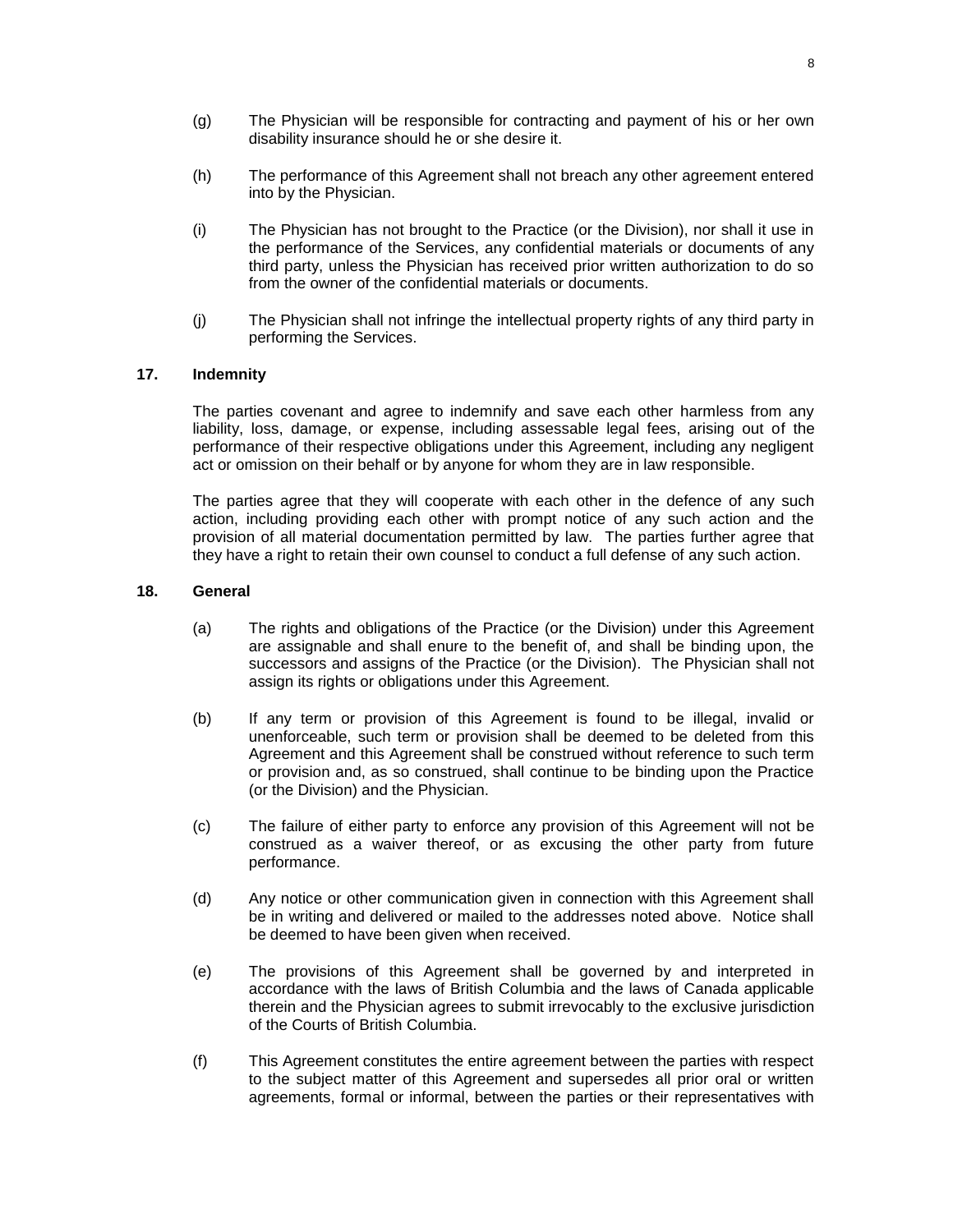respect to the subject matter of this Agreement. No modification, alteration or waiver of the terms of this Agreement shall be binding unless made in writing, dated subsequent to the date of this Agreement and duly executed by each of the parties hereto.

### **19. Independent Legal Advice**

The Physician acknowledges having read and understood the terms of this Agreement and having been given the opportunity to obtain independent legal advice concerning the interpretation and effect of this Agreement prior to its execution.

We trust that the terms and conditions of this Agreement are agreeable to you. Please signify acceptance of these terms and conditions by signing and returning the enclosed copy of this Agreement to me by **[DATE]**.

Yours truly,

**[NAME] [POSITION]**

By signing and dating this Agreement, the Physician certifies having read and fully understood, and having agreed to comply with, the terms and conditions of this Agreement as outlined above.

 $\frac{1}{2}$  , the contribution of the contribution of the contribution of the contribution of the contribution of the contribution of the contribution of the contribution of the contribution of the contribution of the contr

**[PHYSICIAN NAME] [DATE]**

\_\_\_\_\_\_\_\_\_\_\_\_\_\_\_\_\_\_\_\_\_\_\_\_\_\_\_\_\_\_\_\_ **[PHYSICIAN SIGNATURE]**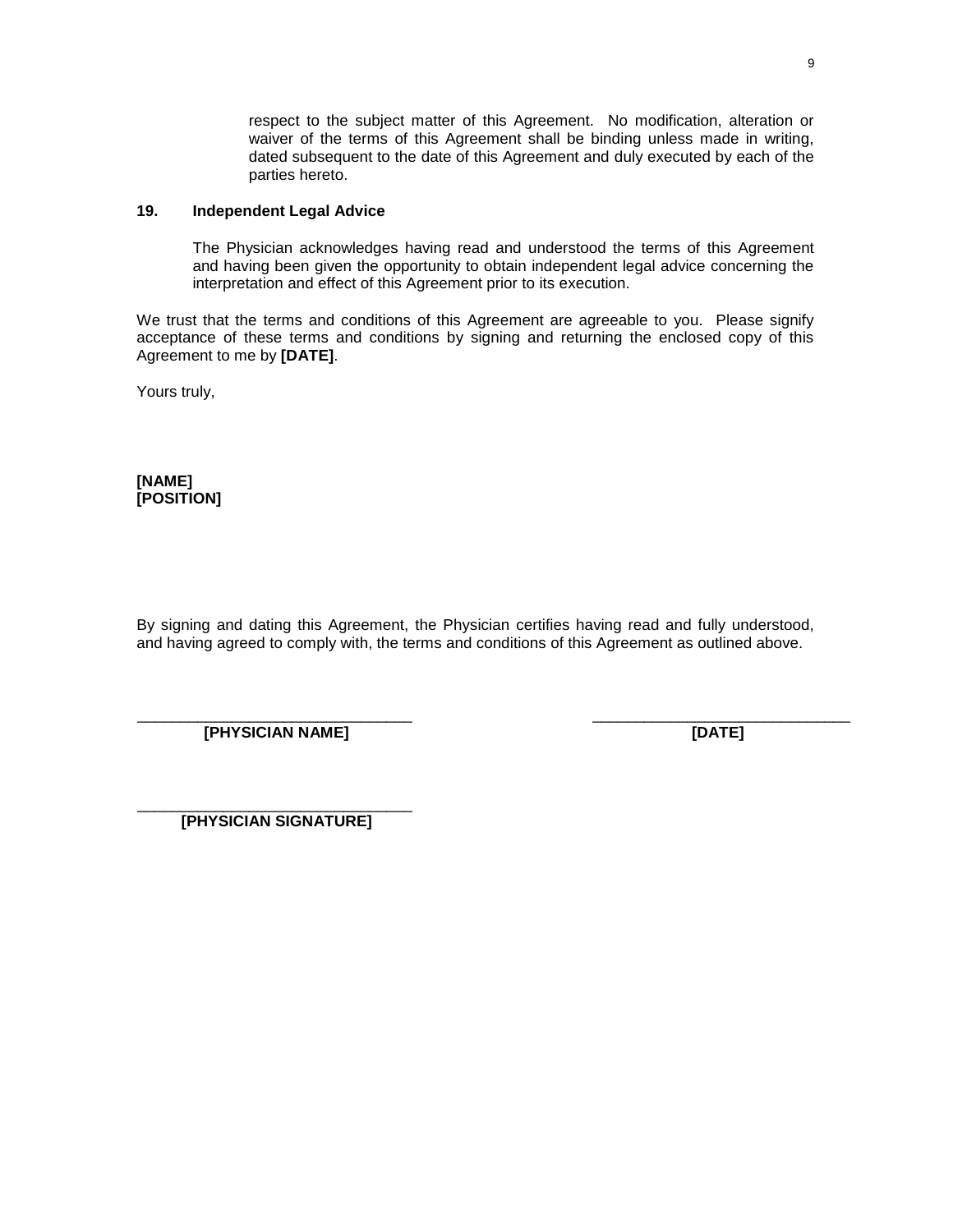### **SCHEDULE A**

### **SERVICES**

The Physician shall provide the following Services during the Term of the Agreement (from **[DATE]** to **[DATE]**):

□□Clinical work on the following days, for a minimum of **[Number]** weeks: **[Days]** 

□□Review of reports, letters and results belonging to the Physician

□□Specify if the Physician is expected to review results generated by other physicians DOThe Physician will ensure that results and reports generated will be followed up appropriately up to and including the end of the Term.

□Hospital work

□□Admission of patients required

□□Daily hospital rounds

□□Doc of the day requirements

*Privileges obtained*

□□Surgical assists

 $\Box$  ER Shifts

□Hospitalist Shifts

*Hospital orientation required*

 $\Box$  Other

□□On-call work required (*limited to a maximum of 1 weekend per month or one evening per week*)

□ Telephone call only

□□On site (location):

 $\Box$  $\Box$ Ability to respond to hospital within 15 minutes of call (immediately for STAT call), and to be on site within 30 minutes for non-urgent call, and within 5-10 minutes for STAT call *Understanding of how to access on call list and contact information for specialists* 

*Availability of mentor or alternate for advice as needed*

□□Surgical assists

□□Dates and hours of on-call (see attached list)

 $\Pi$  Other

□□Walk-in Clinic Shifts

*Clinic orientation required*

□Obstetrical work

□□Prenatal only

□□Maternity Clinic Shift Dates

□□Privileges for obstetrics

□□Extended care / nursing home

□□Facilities & addresses

□□Usual visitation days

**DDOn call requirements** 

□□House calls expected

□□Approximate volume & frequency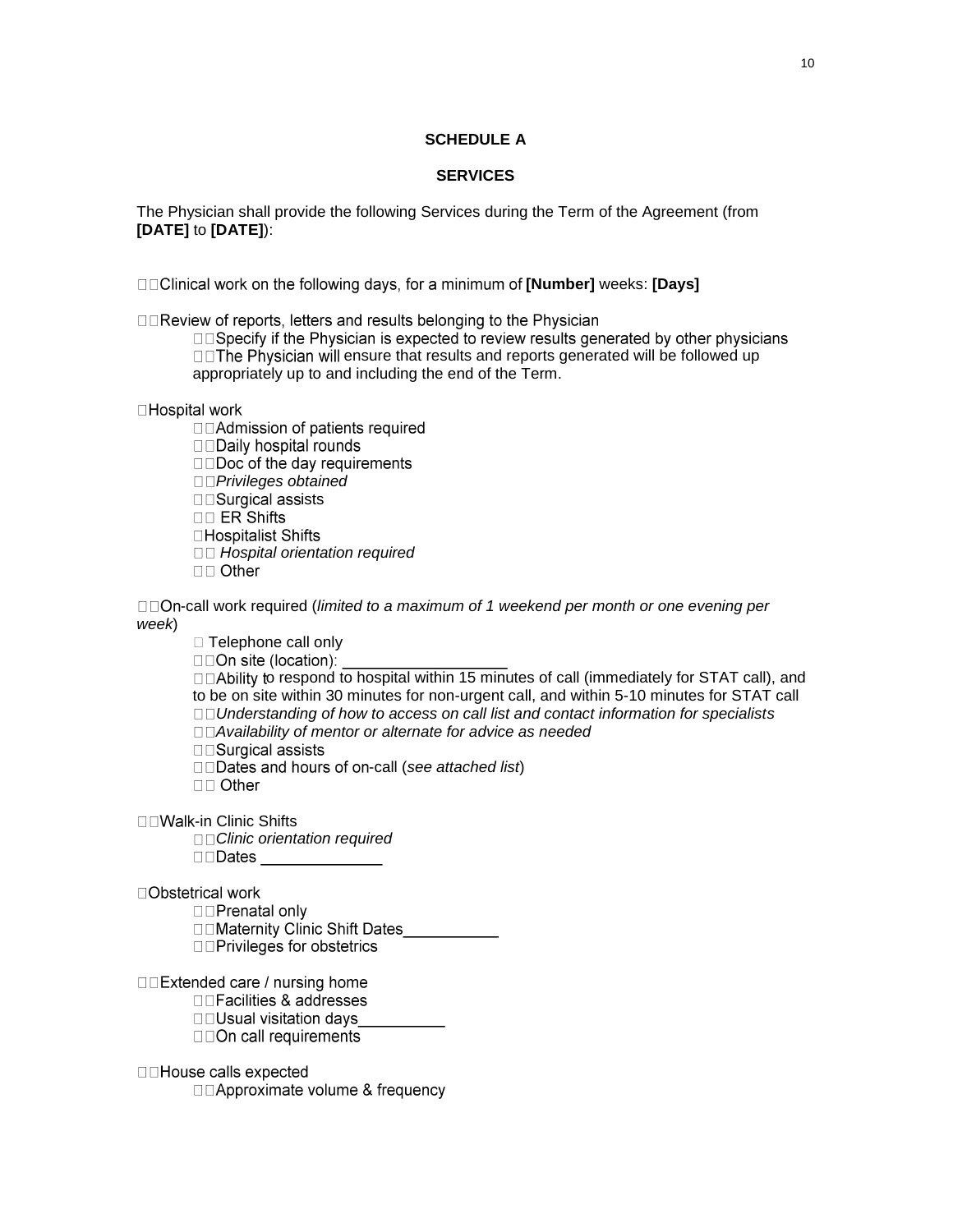*Any restrictions on scope of practice by the College?*

□□Procedures done at clinic □□IUD insertion □□Sutures □□Mole removal □□Liquid nitrogen available  $\square$  Other

□ Other practice requirements (e.g. methadone practice, WIC shifts, sessional work, aviation / marine medicals, teaching obligations (med student/resident), cosmetic practice such as Botox)

Comments:

□ Clinic teaching expectations (specify)

□□After hours, weekend, holiday coverage

The Physician will provide billing information in respect of the following GPSC fees as appropriate: □ Patient Conferencing / Facility Conferencing fees

□ Acute Care Discharge Planning

□ Telephone Conferencing with Specialist

□ Palliative Care fees

□ Mental Health fees

Chronic Disease Management (CDM)

□ Complex Care

□ Prevention Fee

□ Other (Specify)

The Physician will bill Cpx (0101's) and counseling fees (0120's) as appropriate.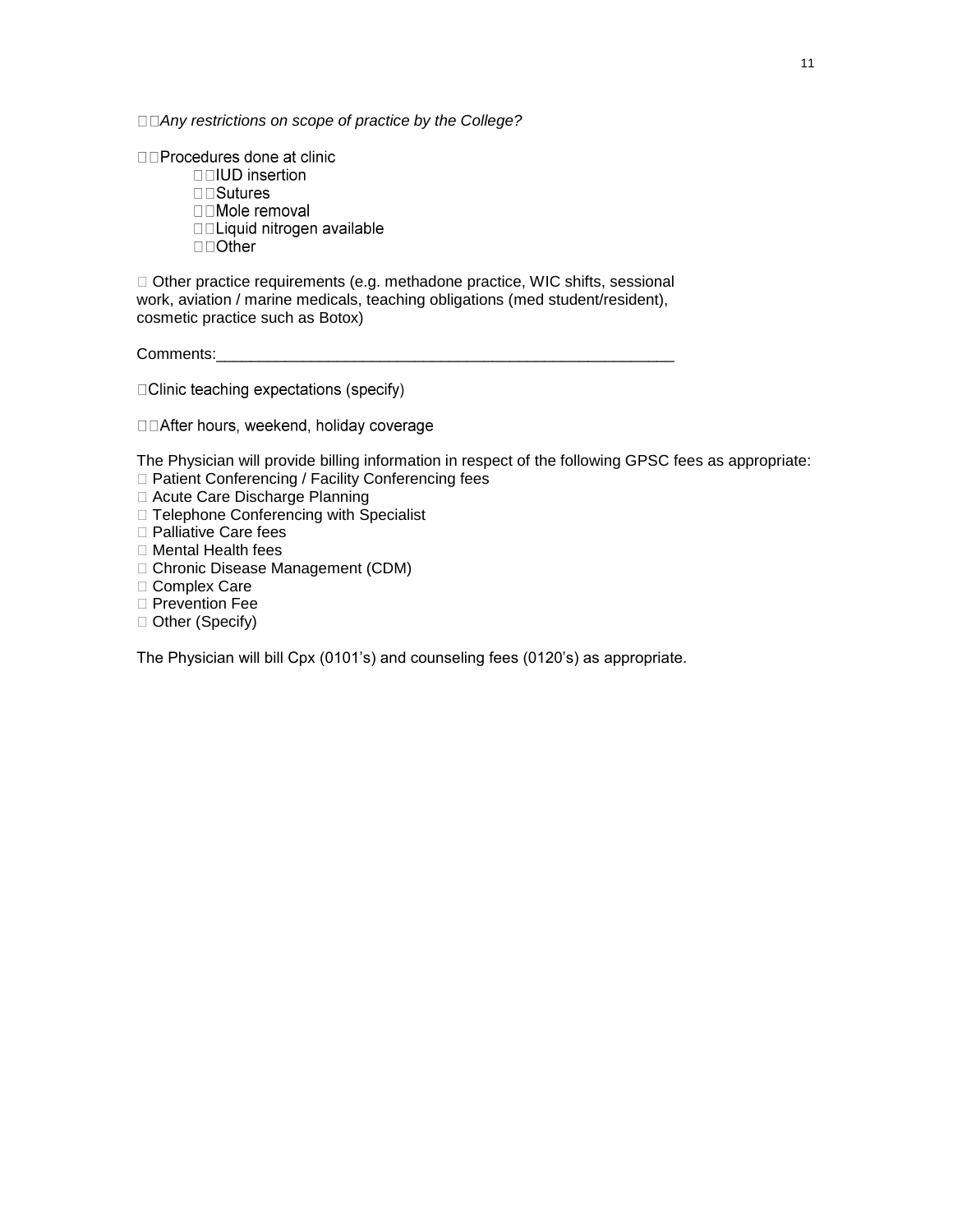#### **SCHEDULE B**

#### **PAYMENT**

The Practice (or the Division) will submit all Physician billings to MSP, WorkSafeBC, ICBC, other third parties, and/or to patients directly under the Physician's Billing Number.

The Physician will record on a day sheet or billing form the fee-for-service codes, third party billing codes or fees charged privately and diagnostic codes for all Services provided by the Physician. Fees charged will be in accordance with MSP regulations and the usual Medical Practice policies.

The parties acknowledge that the Practice (or the Division) has the responsibility to submit the details of the Services performed to the Ministry of Health for the purpose of billing fee for service, including:

- (a) The name and identity of the patient;
- (b) The Physician's billing number; and
- (c) The details of the Service, including the location where the Service was performed, the date and time the Service was Performed, the length of time spent in performing the Service, the diagnosis and corresponding fee for service code.

The Physician will cooperate with the Practice (or the Division) and make reasonable efforts to provide this information as required.

The Physician is responsible for the accuracy of all information and reports submitted by him or her to the Practice (or the Division).

#### **Option 1**

The Physician will receive 100% of all Physician billings paid. The Physician will pay the Practice (or the Division) [Frequency], on the [Date(s)] of the month, **[the amount of [\$Amount] or [NUMBER]%]** for the provision of the facilities set out in section 1 of the attached Agreement. **[NTD: This may be negotiated a fixed amount or % for the duration of the term or can provide as follows: Should the cost of providing the facilities increase significantly during the Term, the Practice (or the Division) may adjust the amount to be paid on a pro-rata basis.]**

Should the cost of the Practice (or the Division) providing the facilities increase significantly, the Practice (or the Division) may adjust the amount of the payment on a prorata basis.

#### **Option 2**

The Physician assigns to the Practice (or the Division) any and all rights he or she has to receive fee-for-service, third party or private billings for any of the Services covered by this Agreement, and will sign an assignment of payment in the form attached to this Agreement as Schedule C.

The Physician's billings will be paid directly to the Practice (or the Division).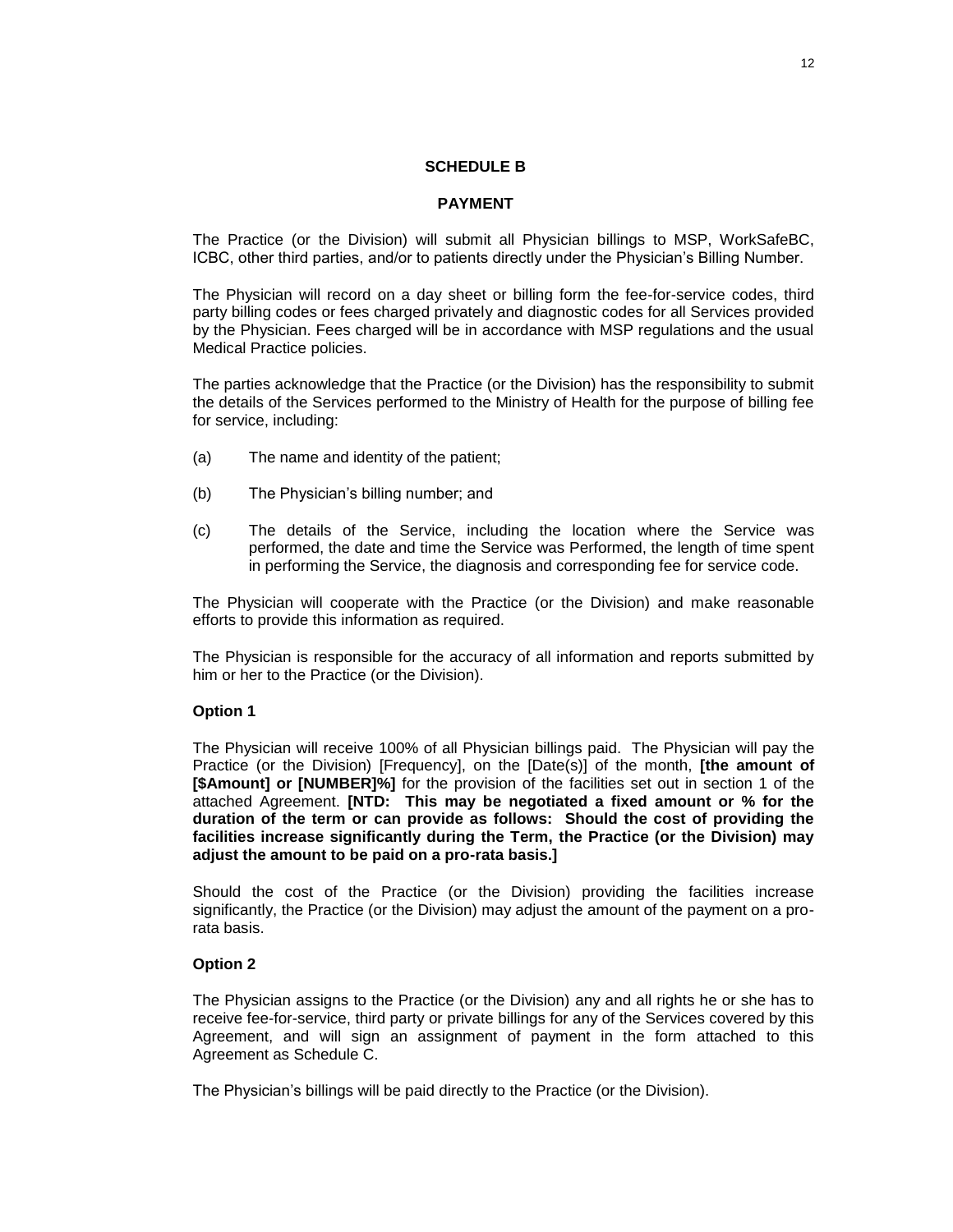The Physician will receive the applicable percentage of billings as set out below.

The total amount owed to the Physician will be paid by the Practice (or the Division) every [Frequency] by direct deposit into a designated bank account. The final payment upon termination of this Agreement will be made within two weeks of receipt of final billings.

#### **The Physician will receive [%] of total billings of services as listed below:**

#### **Types of Billing**

Office-based billings including: □□In-office MSP / WorkSafeBC / ICBC / Other third party  $\square$ In-office non-insured visits □□In-office procedures, lab / tray fees

□□Forms (e.g. LTD, sick notes, school forms)

Out-of-office billings during regular office hours: □□Extended care **□□Home visits** □□Hospital billings □□Assigned walk in clinic shifts

Agreed upon after hours services including: □□Extended care **□□Home visits** □□Hospital services □□Surgical assists □□House visits  $\square$   $\Box$  Other

**Obstetrics DDeliveries** □□Obstetrical bonus □□Maternity Clinic Shifts *Obstetrics privileges required*

□□ After hours walk in clinic shifts

**[NTD: This section is optional.]** Guaranteed Minimum of \$ \_\_\_\_\_\_\_ (daily / hourly) (if net billings are less) will be paid and will be calculated on a daily basis

#### **Option 3**

**[NTD: Additional information to be provided: Fee-for-service plus Alternate Payment Plan/Alternate Funding Plan which compensate the physician for unique types of clinical work, teaching or administration not billable under the fee-forservice model. This type of payment may be offered by a Division to a Physician working within a clinic leased by a Division.]**

#### **Option 4**

**[NTD: Additional information to be provided: Blended funding is a combination of population based and fee-for-service funding. Individual patients that live in the catchment area and receive core primary care services from the site are registered to the blended funding site. Registered patients generate daily revenue based upon their health status. In this model, all other services would be provided by the**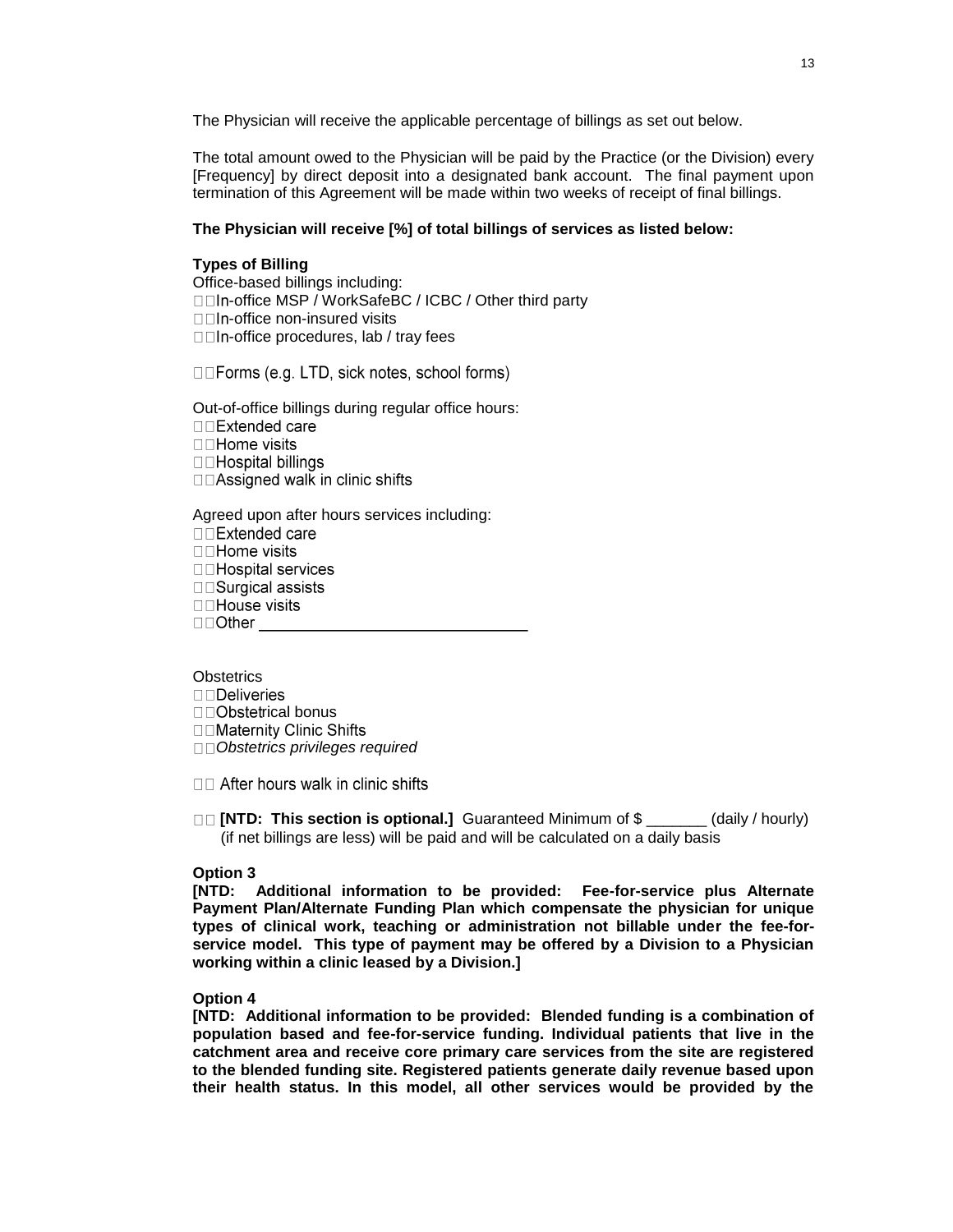**practice; services to non-registered patients, patients out of the catchment area, or for non-core services generate fee-for-service revenue.]**